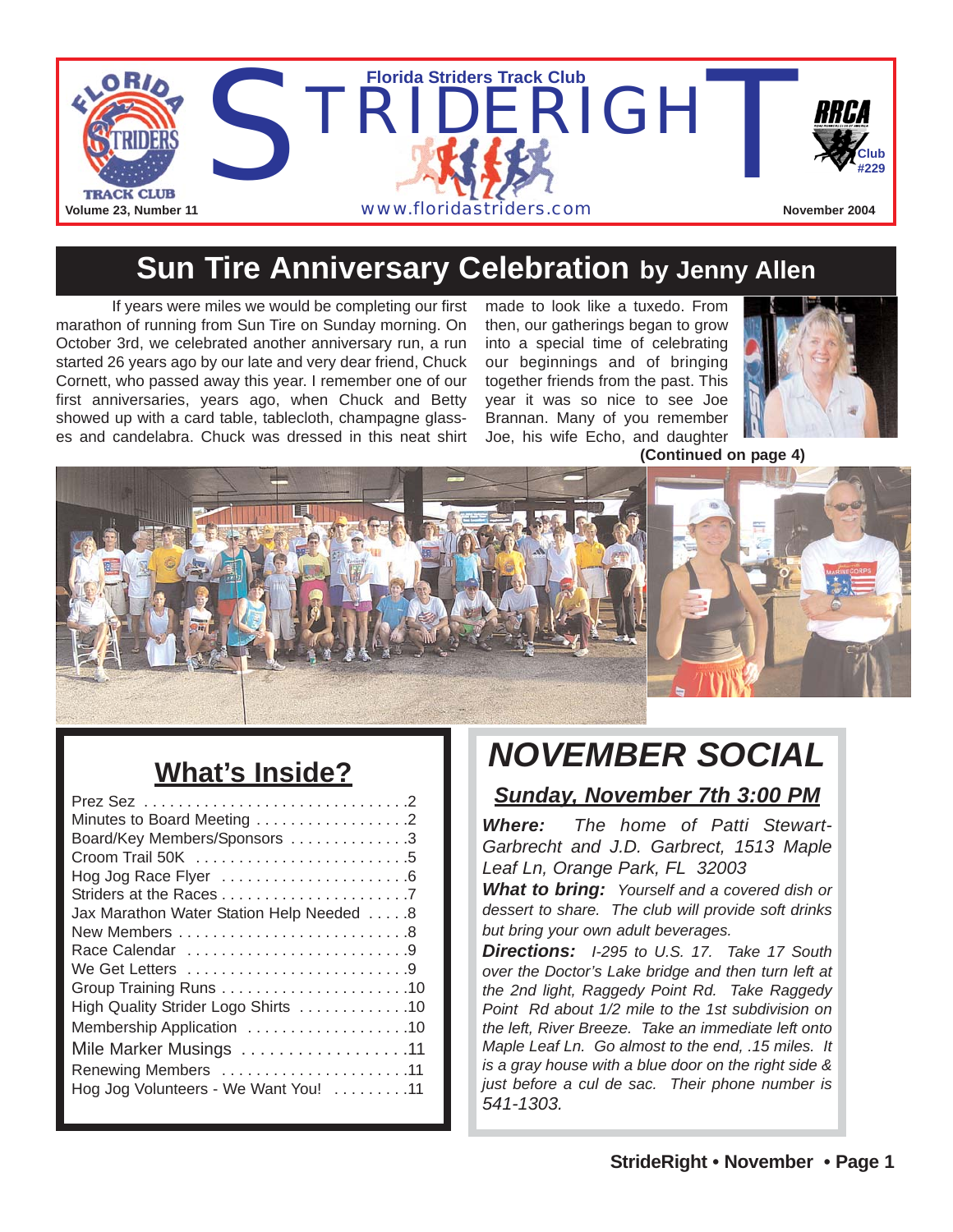# Prez Sez

By Bob Boyd

How come the years are moving faster but I'm not? Okay, whining over, particularly as the cooler weather has



put some extra pep in my step and provides some of the most enjoyable running all year.

Speaking of enjoyment, Steve Bruce and a fine caste of volunteers have a great Hog Jog in store for you on Saturday, November 6th out at Ronnie Van Zant Park near Lake Asbury. The T-Shirt will be a great addition to your collection and the long tradition of having some of the finest and most creative awards around will continue thanks to Trish Kabus and Kent Smith. Please join us for a good time. Details on the race can be found elsewhere in this issue.

Thanks to Jenny Allen and her fine support team for putting on another fine Sun Tire Anniversary Run celebration October 3rd and putting Jenny's Pennies to such good use. This social is one of the very best each year. Kudos to Sherri and Hardie Alexander also for another fine social at their home last month.

I got to be present when Ken Bendy formally presented the RRCA's National Kurt Steiner Children's Running Developmental Award to Kim Tracanna-Breault in front of some of her children at Lakeside Elementary. I also got to congratulate some of the children who were part of Lakeside's 1st Place team at our recent Autumn Fitness Fun Run. Continuing the fine Strider tradition of supporting children's running, I also saw the Board of Directors approve a grant of \$500 to SB Jennings Run/Walk Program. It is a privilege to be part of the Florida Striders and witness the great work you all do. Seeing those kids' enthusiasm about participating in their running puts it all into perspective very quickly. Life is good.

If there is something the Florida Striders could be doing differently to make your life better please let me know at 272- 1770 or BobBoydFL@comcast.net.

# **Board of Directors' Minutes, 10/19/04**

Bob Boyd called the meeting to order at 7:00 PM. Directors absent: G. Hallett, J. Powers, J. Runnfeldt, K. Smith, P. Stewart-Garbrecht.

#### **Minutes/Action items:**

The minutes were approved as published in the Strideright. Action items:

• The budget committee needs to come up with a proposed 2005 budget before next month's meeting. Warner will add a column to the last budget update he distributed and send it to the budget committee for revision.

• The children's running committee will discuss how to best track the money spent vs. budgeted, and what type of format funding requests should have.

#### **Treasurer's report:**

Warner distributed the October statement and it was filed as written. September membership income was high and income also included profit from the dinner social.

#### **Hog Jog update:**

Tanys distributed the race logo. Kent is making the awards. Since there were many leftover awards last year there will be fewer this year and without specific age groups. Race fliers will be included in Pumpkin Run packets and distributed at Race for the Cure. Steve is finalizing the volunteers. Bicycle Outpost will not be donating a bike this year. Race registration forms are being sent to all registrants from last year. We have a \$1000 sponsorship for the race.

#### **Other races:**

Super Celebration fun run – no funding has been received yet but the fund raising committee is working on it.

Run to the Sun – Matt is working on sponsorship and finding a co-director.

Memorial Day – Nothing to report.

Autumn fitness – Stan will be at next month's meeting to report on this year's race.

#### **Membership liability waiver:**

Tanys distributed the new wording Ken created for the waiver on<br>phership renewal forms. A metian was made to accept the new wording and it passed unanimously. The merchanour membership renewal forms. A motion was made to accept the new

#### **Children's running update:**

n **s running update:**<br>Bob reported that the committee is putting together a template For creating a running/fitness program for schools to use that don't cur-<br>for creating a running/fitness program for schools to use that don't currently have one, based on input from schools that currently have successful programs. Warner is working on contacting the school board to spread information and get more schools involved.

### **SB Jennings Elementary funding request:**<br> **SB Jennings Elementary funding request:**

nings Liementary funding request.<br>Patti received a funding request for \$500 from the school's PE director to purchase new t-shirts for the school's run/walk program. There is approximately \$300-400 left in the children's running budget for the year. A motion was passed to donate \$500 to the school. Someone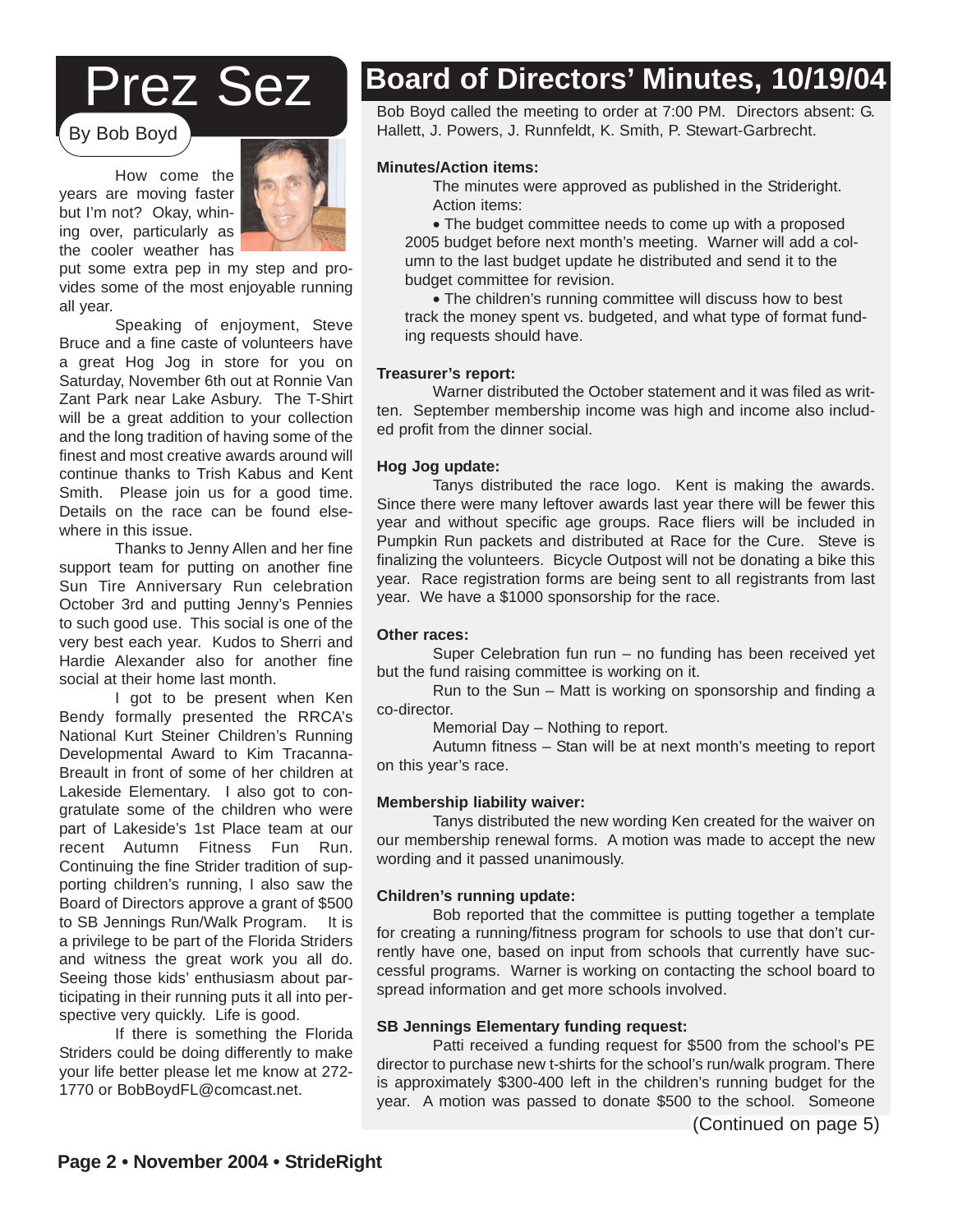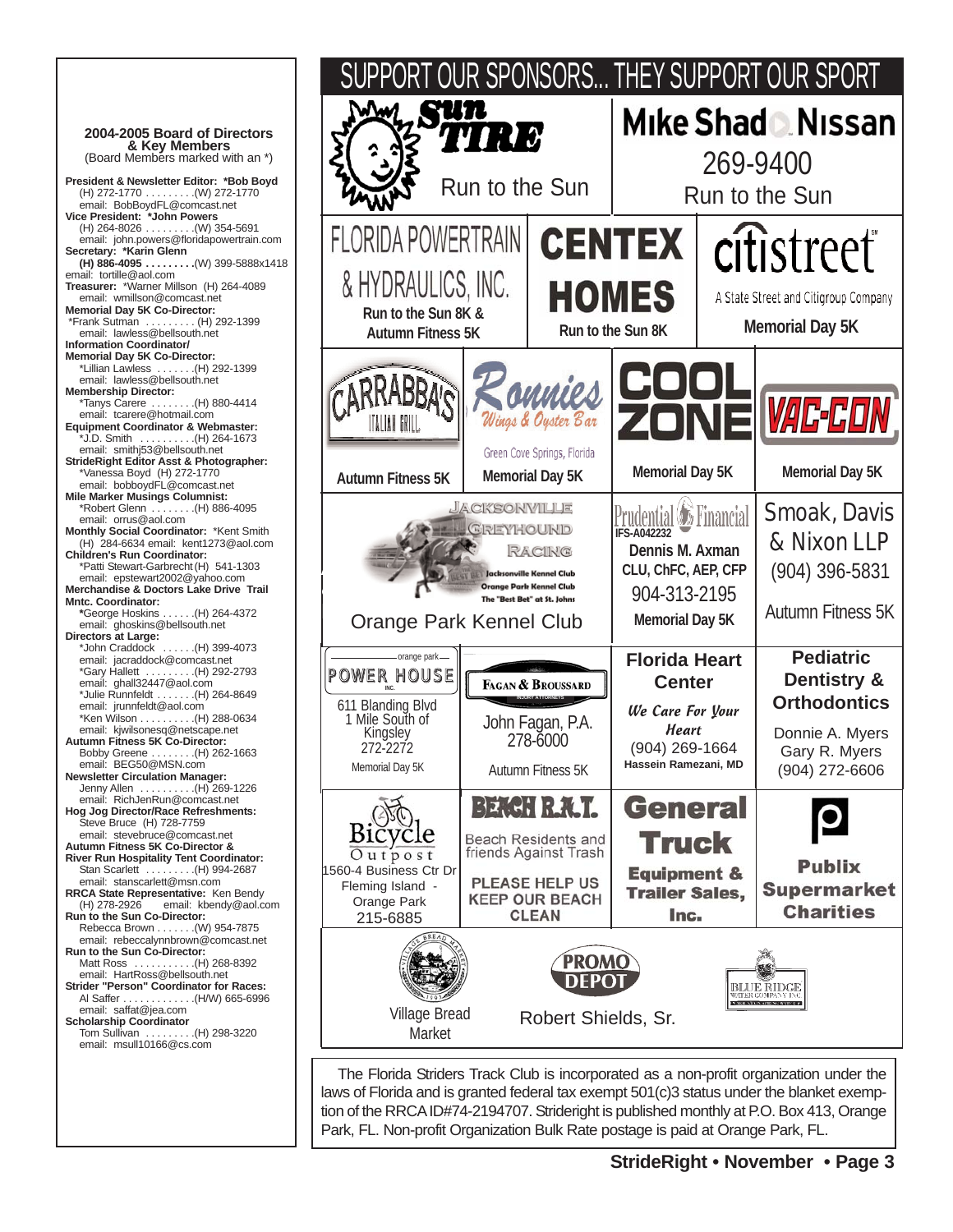# **Sun Tire Anniversary Celebration (continued from Page 1)**

Kielly, who were active Striders before moving to Maryland. Joe is running the Baltimore Marathon, his sixth marathon this year, bringing his total to approximately fifty. Kielly is a USMC Captain and is attending law school. It was also great to see Larry Clark again this year along with Mike Mayse who arrived as we were cleaning up to go home. Most of you didn't get to talk to him but the good news is that Mike is moving back to our area. Also arriving late were the Lastingers. I'm sorry many of you didn't get to see Walley, Julie, and son Ethan, and to meet their new daughter, Brooke, who is now four months old. Of course it goes without saying that it is always nice to be with our friends who show up week after week.

This year we had about sixty Striders and friends, many of whom missed the group picture. My special thanks go to Marge Ruebush; she does so much for me. Besides helping with the planning and setting up, she spent many hours cutting up fruit for the fruit bowl, not to mention shopping and making the ice rings. Many thanks also to Dick Miller and Richard Allen for handling all the tables and chairs. Elke Miller and Norma Wasson did their usual good job of cutting bagels, setting out food and making punch. Frank Frazier was our emcee again this year and John Tenbroeck furnished the makings for Bloody Marys. This superb crew has helped me for many years making my job minimal. I just get to count money!

Speaking of money, you turned in a total of \$119.32, most of which was found on the roads of Orange Park and Jacksonville. This money was used to buy champagne, fruit and supplies. Our Tar Heel Strider, Robert Shields, sent three checks totaling \$8.21. John

Nalley turned in two bags of change to equal \$13.21 while his friend Jerry Nealey, a blind runner, turned in \$2.03. Paul Geiger, Janet Lavoie, John Bowsman and Kathy Truitt turned in a bag of \$13.00 and Charles Desrosier a bag of \$10.16 along with a bracelet as an added bonus. Kent Smith turned in a bag of \$5.85 ½ (a broken penny) and Danny Weaver and Jan Taylor, a bag of \$3.84. Roy Woods found two one-dollar bills on Kingsley, I found a dollar at the airport in Dallas, but Marge wins the "no award" this year for the five dollar bill she found while walking. Warner Millson donated \$10.00 at our last Anniversary Run which went into the pot for this year. I am very interested in finding out who left the cute little box on my front porch?" It was all wrapped up with a pretty bow and contained five dollars worth of rolled pennies. Any clues?

This year we moved the Anniversary Run up to the first Sunday in October so Richard and I could be in North Carolina to witness Mother Nature's beautiful autumn display. I would like your feedback on continuing to have our party the first of the month rather than the third Sunday, as is traditional.

Thanks to all of you who turned in money; you did great again this year. We are looking forward to starting another marathon of running together on Sunday morning. So, until then, happy, healthy running and keep those pennies rolling in.

(Editor's Note: Coming to a computer near you soon - Check out our website, www.FloridaStriders.com for more pictures courtesy of Richard Allen.)



**Page 4 • November 2004 •**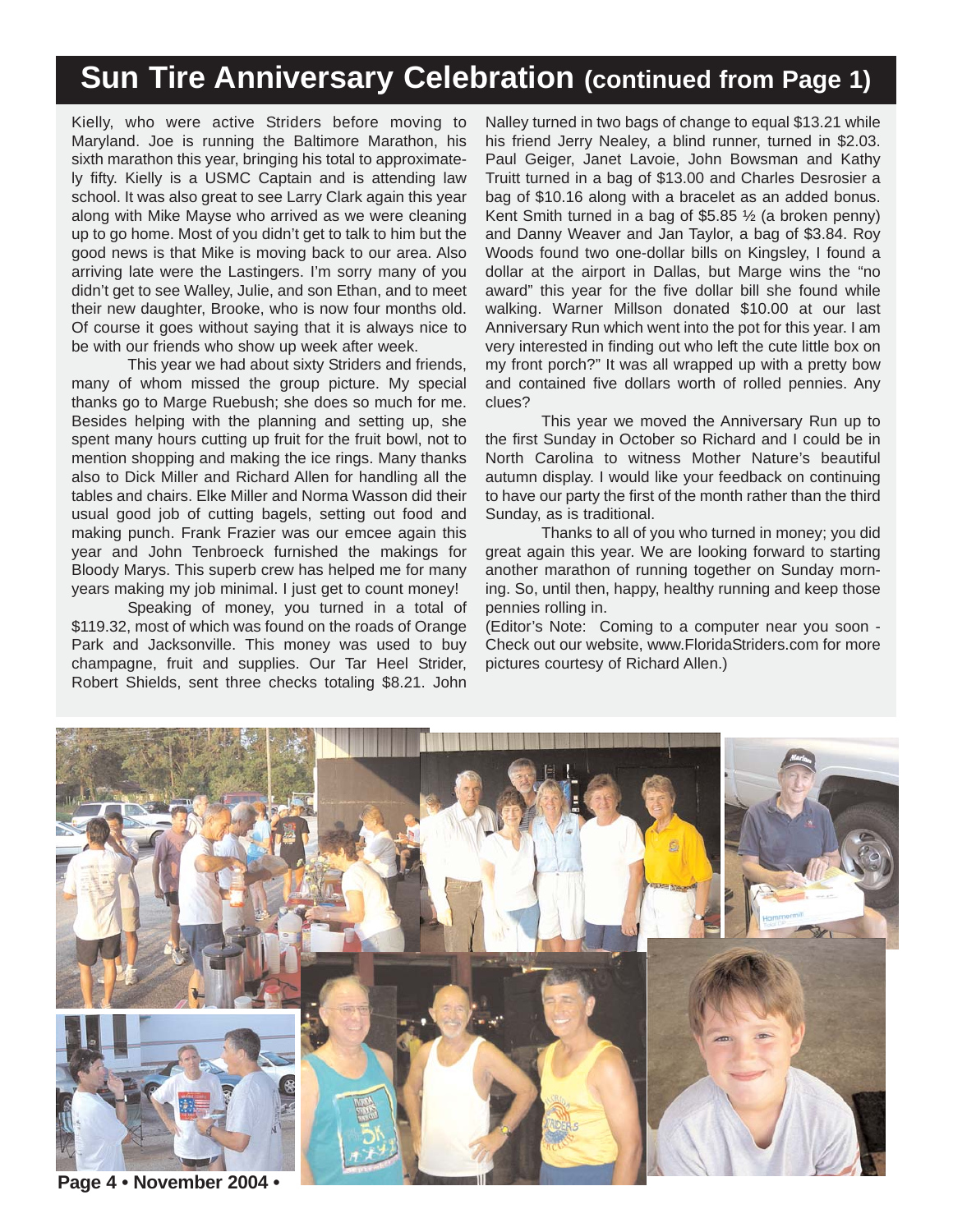# **Board Of Directos'r Minutes, 10/19/04 (continued from page 2)**

asked the question about how much the club has spent and to which schools to date – the children's running committee will discuss how to keep track of the funding so it will be easier to determine if the money is available when requests are put to the board. A suggestion was made that the funding request be on written letterhead to formalize the process due to the sums of money involved. Currently no specific format exists which is another matter for the children's running committee to discuss.

#### **Film screening social opportunity:**

Frank reported that the film '5000 meters: Nothing comes easy' is coming out next month and Jerry Lawson is organizing a screening at a local theater with the help of the local running clubs. There is no financial liability for the Striders. The information will be published in the newsletter.

#### **Open Forum:**

Tanys reported that there are currently 445 members.

Frank requested that any club members with interesting running-related stories should considering writing an article for the Strideright.

Bob and Kent are working on finalizing Jay Birmingham as the next dinner social speaker. John C. suggested asking Ted Corbitt to speak at one of the socials (his son lives/runs locally). Also a suggestion was made that we publish information about the dinner speakers in the Strideright prior to the social for anyone not familiar with the speaker.

Rob noted that occasionally non-members sign race results on the Strider man and sometimes it's not clear who is a member or if a family membership exists.

The meeting was adjourned at 8:12 PM. Next month's meeting will be on Tuesday, November 9th, at the Orange Park library.

Respectfully submitted, Karin Glenn

### **Croom Trail 50K by Frank Sutman**

The Croom Trail 50K was the RRCA Southern Regional Championship this year. We had spectacular, perfect weather down in Brooksville. This is about 3 hours Southwest of Jacksonville, a bit North of Tampa. The start temperature was about 50F. It was sunny, dry, and in the low 70s at the finish. About 40 people gathered for the 7:00 a.m., just before dawn, start of the 50K. The roughly twenty-five participants in the fifteen-mile Fun Run would start at 9:00 a.m. The course consisted of an initial dirt road section followed by four trail loops.

The start was surprisingly fast. I was in about seventh place with a lead pack disappearing into the early dawn ahead of me. Then something funny happened. All but one of the leaders ahead of me missed the turn off the road onto the trail. It wasn't very light and somehow they all had missed the flagging indicating the turn. I had to yell at them to turn around and come back. The trail was in beautiful condition. This was amazing, considering a hurricane had blown through just 3 weeks prior. Two devoted volunteers had worked with a chainsaw the previous two weekends to get the seven plus mile loop cleaned up. Our hats went off to them!

Most of the trail was through rolling, open pinelands. Some of the hills were a pretty good size by Florida standards. At one point, the trail disappeared into the bottom of a good sized sinkhole, then climbed up the far wall. Then, near the end of the first loop, came the water hazard. We had been forewarned. There was perhaps a third of a mile of trail that was under anywhere from ankle to knee deep water, leftovers courtesy of

Hurricane Jeanne. It was too deep to run through, at least for me. Oh well, the cool water during the walking break felt good on my legs. I probably lost 4-5 minutes each lap with my wading break. Gear note: Adidas Climacools are great shoes for wading through swamps in the middle of a race. They drain through the vents and dry out much more quickly than trail running shoes.

I was pleased that my laps were quite consistent: 60, 61, 62, 62 minutes. There were three friendly aid stations per lap to keep runners stocked and motivated. After the first lap I pretty much ran by myself for the rest of the race. Near the end of the second lap the fifteen-milers joined us. I passed a lot of people and lapped more than a few. On my third lap I passed and met fellow Florida Strider Gary Lewis, down from Orange Park for the race. I finished in 4:22:20, placing fifth overall and second in my age group. I was amazed to learn that the winner's time was 3:35, a course record. That was incredible considering the water. I was six minutes out of third place. The next 50K finisher was 17 minutes behind me. The finish was in a pleasant picnic area. We enjoyed a hamburger BBQ courtesy of the race staff and waited for our friend Bill Dunn to come in. Bill crossed the line at 5:29. We shared, with many of our co-competitors the distinction of falling into "the hole", a thigh-deep abyss in the last flooded section. I managed to hit it twice in successive laps. Not too bright.

It was a pleasant race staffed by friendly volunteers. The 50K was filled with the serious trail running crowd, with tales of Hard Rock and Western States and

(Continued on page 8)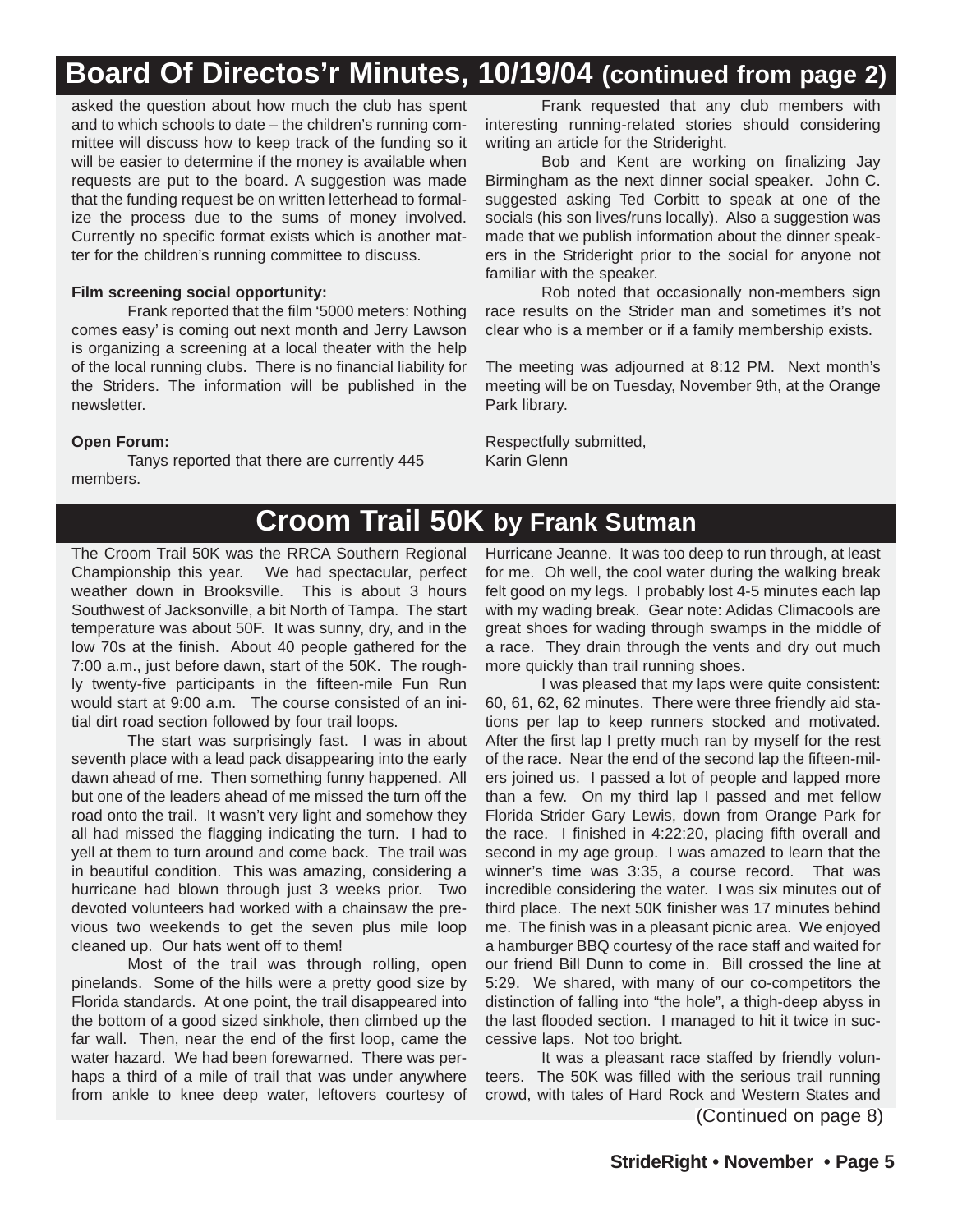#### **How to Get There! It's just a short drive from Orange Park with 2 main routes:** From Blanding & I-295:

- 1) South on Blanding to Knight Box Rd 6.5 miles
- 2) Left on Knight Box to 220 1.2 miles
- 3) Right on 220 to 209 (Russell Rd) 1.1 miles
- 4) Left on 209 to 739 (Henley) 1.3 miles
- 5) Right on 739 to Sandridge Rd (739B) 2.3 miles
- 6) Left on Sandridge to Ronnie VanZant Memorial Park - .6 miles

From US 17 & I-295:

- 1) South on US 17 to 220 5.5 miles
- 2) Right on 220 to 209 6.7 miles
- 3) Follow Steps 4-6 above
	- For more information contact Steve Bruce at 904- 728-7759 or email stevebruce@comcast.net



 $Outpos$ **1560-4 Business Ctr Dr Fleming Island - Orange Park 215-6885DOOR PRIZES WILL BE AWARDED!!** . . . . . . . . . . . . **HEY KIDS!!! Don't forget our FREE one mile Fun Run! It Starts at 10:00 AM!**

# **5K Race · Saturday · November 6, 2004 · 9:00 AM**

**1 Mile Fun Run - 10:00 AM · Awards Ceremony 10:15 AM · Lake Asbury, FL**

Cross Country course starts and finishes at Ronnie VanZant Memorial Park, 2760 Sandridge Rd

This course will not be suitable for wheelchair or other physically challenged participants.

Two lap cross country course. Spikes may be worn. Please arrive early to familiarize yourself with the course. Walkers are welcome but there will be no separate walking awards.

**Awards & Registration:** Top 3 Male & Female; Top Masters & Grand Masters; plus Top 3 in each age group, Male & Female: **AGE GROUPS**: 10 & under, 11-14, 15-19, 20-24, 25-29, 30-34, 35-39, 40-44, 45-49, 50-54, 55-59, 60- 64, 65-69, 70-74, 75-79, 80 & over. No multiple awards. FUN RUN: There is no charge for the Fun Run, but all runners must complete an entry form. Ribbons awarded to all finishers.

**RACE PACKET PICKUP:** Day of race only. Packet pickup & day of race registration will begin at 7:30 AM.

**COSTS:** (Includes T-Shirt and Post-race refreshments; T-Shirts are guaranteed to all pre-registered 5K entrants).**:** 

| <b>Entry received by</b> | <b>Striders/Military</b> | <b>Others</b> |
|--------------------------|--------------------------|---------------|
| October 27th             | \$10                     | \$12          |
| $10/28 - 11/5$           | \$13                     | \$15          |
| Race Day, 11/6           | \$20                     | \$20          |

**Make check payable to: Hog Jog 5K Mail completed application & check to: Hog Jog 1228 Blue Heron Lane Jacksonville Beach, FL 32250**

(Race fees are non-refundable.)

**Prefer the convenience of On Line Membership, Renewal, or Race Registration? Visit Active.com. They charge \$2.50 for their service.**

| <b>HOG JOG 5K ENTRY FORM</b> |                         |                                   |                                      |     |                |  |                    |  | ONLY) |            | <b>RACE# (FSTC USE</b>                                                                 |  |                               |  |  |  |       |                                               |                               |  |                                                                                                                                                                                                                                                                                                                                                                                                                                                                                                                                                                                                                                                                                                                                                                                                                                                                                                                                                                                                                                                                                                                                                                                                                                                                                                                                                                                                          |  |
|------------------------------|-------------------------|-----------------------------------|--------------------------------------|-----|----------------|--|--------------------|--|-------|------------|----------------------------------------------------------------------------------------|--|-------------------------------|--|--|--|-------|-----------------------------------------------|-------------------------------|--|----------------------------------------------------------------------------------------------------------------------------------------------------------------------------------------------------------------------------------------------------------------------------------------------------------------------------------------------------------------------------------------------------------------------------------------------------------------------------------------------------------------------------------------------------------------------------------------------------------------------------------------------------------------------------------------------------------------------------------------------------------------------------------------------------------------------------------------------------------------------------------------------------------------------------------------------------------------------------------------------------------------------------------------------------------------------------------------------------------------------------------------------------------------------------------------------------------------------------------------------------------------------------------------------------------------------------------------------------------------------------------------------------------|--|
|                              |                         |                                   |                                      |     |                |  |                    |  |       |            |                                                                                        |  |                               |  |  |  |       |                                               |                               |  |                                                                                                                                                                                                                                                                                                                                                                                                                                                                                                                                                                                                                                                                                                                                                                                                                                                                                                                                                                                                                                                                                                                                                                                                                                                                                                                                                                                                          |  |
| <b>First Name</b>            |                         |                                   |                                      |     |                |  |                    |  |       |            | Last Name                                                                              |  |                               |  |  |  |       |                                               |                               |  | Ever run/walked a race?                                                                                                                                                                                                                                                                                                                                                                                                                                                                                                                                                                                                                                                                                                                                                                                                                                                                                                                                                                                                                                                                                                                                                                                                                                                                                                                                                                                  |  |
|                              |                         |                                   |                                      |     |                |  |                    |  |       | <b>RUN</b> |                                                                                        |  | <b>FUN RUN</b><br>(no charge) |  |  |  |       |                                               |                               |  |                                                                                                                                                                                                                                                                                                                                                                                                                                                                                                                                                                                                                                                                                                                                                                                                                                                                                                                                                                                                                                                                                                                                                                                                                                                                                                                                                                                                          |  |
| Age                          |                         |                                   |                                      | Sex |                |  | <b>Adult Sizes</b> |  |       |            |                                                                                        |  |                               |  |  |  |       |                                               |                               |  |                                                                                                                                                                                                                                                                                                                                                                                                                                                                                                                                                                                                                                                                                                                                                                                                                                                                                                                                                                                                                                                                                                                                                                                                                                                                                                                                                                                                          |  |
|                              |                         |                                   |                                      |     |                |  |                    |  |       |            |                                                                                        |  |                               |  |  |  |       |                                               |                               |  |                                                                                                                                                                                                                                                                                                                                                                                                                                                                                                                                                                                                                                                                                                                                                                                                                                                                                                                                                                                                                                                                                                                                                                                                                                                                                                                                                                                                          |  |
|                              |                         |                                   | Street Address (include apt. number) |     |                |  |                    |  |       |            |                                                                                        |  |                               |  |  |  |       |                                               |                               |  |                                                                                                                                                                                                                                                                                                                                                                                                                                                                                                                                                                                                                                                                                                                                                                                                                                                                                                                                                                                                                                                                                                                                                                                                                                                                                                                                                                                                          |  |
|                              |                         |                                   |                                      |     |                |  |                    |  |       |            |                                                                                        |  |                               |  |  |  |       |                                               |                               |  |                                                                                                                                                                                                                                                                                                                                                                                                                                                                                                                                                                                                                                                                                                                                                                                                                                                                                                                                                                                                                                                                                                                                                                                                                                                                                                                                                                                                          |  |
| City                         |                         |                                   |                                      |     |                |  |                    |  |       |            |                                                                                        |  |                               |  |  |  | State |                                               |                               |  | Zip Code                                                                                                                                                                                                                                                                                                                                                                                                                                                                                                                                                                                                                                                                                                                                                                                                                                                                                                                                                                                                                                                                                                                                                                                                                                                                                                                                                                                                 |  |
|                              |                         |                                   |                                      |     |                |  |                    |  |       |            |                                                                                        |  | Fee Enclosed \$               |  |  |  |       | Club Member                                   | <b>Florida Striders Track</b> |  | Military                                                                                                                                                                                                                                                                                                                                                                                                                                                                                                                                                                                                                                                                                                                                                                                                                                                                                                                                                                                                                                                                                                                                                                                                                                                                                                                                                                                                 |  |
|                              | <b>Telephone Number</b> | used by blind runners. Rev. 6/00. |                                      |     |                |  |                    |  |       |            |                                                                                        |  |                               |  |  |  |       |                                               |                               |  | I know that running a road race is a potentially hazardous activity. I should not enter and run unless I am medically able and properly trained. I agree to abide by any decision of a race official relative to my ability to<br>with running in this event including, but not limited to: fall, contact with other participants, the effects of the weather, including high heat and/or humidity, traffic and the conditions of the road, all such risks being<br>knowing these facts and in consideration of your accepting my entry I, for myself and everyone entitled to act on my behalf, waive and release the FSTC, RRCA and all sponsors, their representatives and successors, from all<br>out of my participation in this event even though that liability may arise out of negligence or carelessness on the part of the persons named in this waiver. I also agree that I may be examined and treated if necessary dur<br>nel in the event medical problems of any cause arise. The race officials or the qualified personnel have the right to disqualify me and remove me from the race if, in their opinion, I may be suffering from a life threateni<br>RRCA Guidelines which prohibit the use of radio headsets or other portable sound systems, wheeled conveyances (excluding wheelchairs) including skateboards, roller skates or blades, baby joggers, bicycles, etc. Animals are |  |
|                              |                         |                                   |                                      |     | Your Signature |  |                    |  |       |            | Date<br>Mail Check to: Hog Jog 5K . 1228 Blue Heron Lane. Jacksonville Beach, FL 32250 |  |                               |  |  |  |       | Parent's Signature (if under 18 years of age) |                               |  | Date                                                                                                                                                                                                                                                                                                                                                                                                                                                                                                                                                                                                                                                                                                                                                                                                                                                                                                                                                                                                                                                                                                                                                                                                                                                                                                                                                                                                     |  |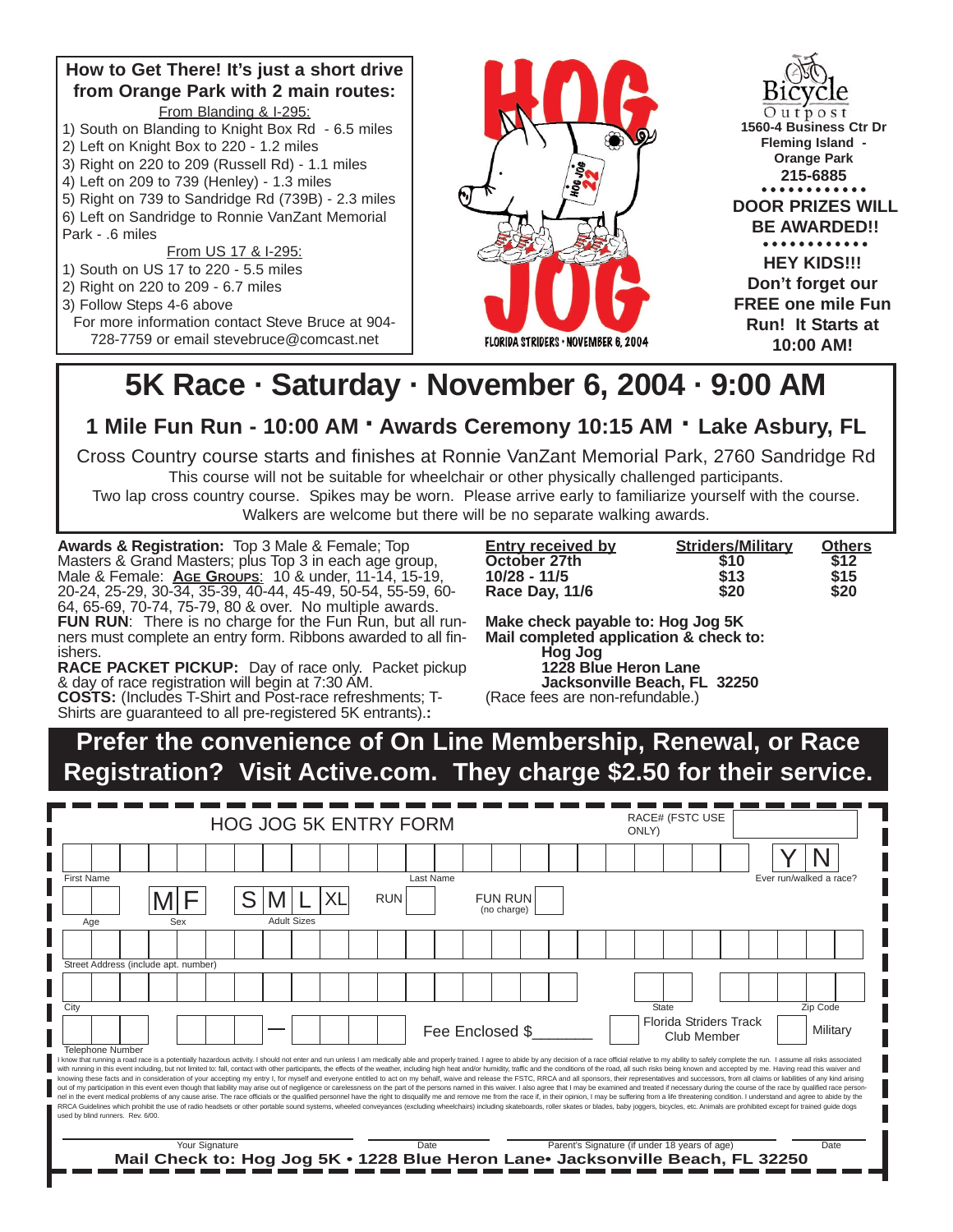# **STRIDERS AT THE RACES** RESULTS **To get your race results published, email StriderResults@aol.com**

**CHILDREN'S WAY 5K Jacksonville** September 18, 2004

John Metzgar 16:06 2nd O/A Len Ferman 17:11 2nd A/G Bill Phillips 17:57 1st A/G Anthony Truitt 18:10 1st A/G Page Ramezani 18:24 1st A/G Bruce Holmes 18:46 2nd A/G Bill Dunn 19:00 2nd A/G Bernie Candy 19:05 3rd A/G Trent Blair 19:22 1st A/G Denise Metzgar 19:24 1st A/G Patrick McKeefery 19:36 3rd A/G Victor Corrales 19:43 3rd A/G John Dunsford 20:00 Paul Geiger 20:11 Rexx Weir 21:05 Frank Frazier 21:19 1st A/G Matt Ross 22:21 John Hirsch 21:22 Lisa Sullivan 21:51 1st A/G Jeremy Ferman 22:00 3rd A/G Sharon Lucie 22:30 1st A/G Paul Smyth 23:00 Kellie Howard 23:00 3rd A/G Everett Crum 23:40 1st A/G Harry Edwards 23:32 Vicky Connell 23:33 2nd A/G John Gauer 23:40 Steve Lucie 25:07 Augie Leone 25:16 1st A/G Claudia French 27:01 Melody Blair 27:23 Barbara Whitter 27:52 Tom Sullivan 27:56 John Aimone 27:57 2nd A/G Ed Kelly 27:12 Sarah Dunsford 28:17 3rd A/G Gordon Slater 28:51 2nd A/G Mary Ann Bolin 29:20 Kathy Klein 29:41 2nd A/G Roy Wood 30:06 Norman Thomas 32:39 3rd A/G Al Saffer 34:28 Amy Corrales 34:47 Freddy Fillingham 35:40 George Coombes 36:12 Joe Connolly 39:06

Diane Aimone 39:48 1st A/G Jane Sullivan 52:49 3rd A/G

#### **PACE RACE 5K**

**Jacksonville** September 25, 2004

Gary Gills 22:10 2nd A/G Everett Crum 22:37 1st A/G Chris Parliament 23:52 1st A/G Harry Edwards 24:05 Barbara Whitter 27:46 2nd A/G PR Tom Sullivan 29:05 2nd A/G Freddy Fillingham 33:06 3rd A/G Al Saffer 34:14 1st A/G

#### **MARINE CORPS HALF MARATHON**

**Jacksonville** October 2, 2004

John Metzgar 1:19:55 Masters Male Frank Sutman 1:25:36 1st A/G Anthony Truitt 1:32:41 3rd A/G Denise Metzgar 1:33:46 1st A/G Bill Dunn 1:33:55 Paul Geiger 1:35:55 2nd A/G Len Ferman 1:36:12 John Dunsford 1:39:44 Terry Sikes 1:40:39 Tanys Carere 1:42:05 1st A/G Robert Irvin 1:43:23 3rd A/G Frank Frazier 1:43:53 2nd A/G Rexx Weir 1:44:18 Kim Ball 1:45:29 2nd A/G Joe Young 1:47:02 Sharon Lucie 1:48:16 1st A/G Kim Crist 1:50:44 2nd A/G John DeAntonis 1:51:11 3rd A/G Matt Ross 1:51:49 Patrick, McKeefery 1:52:28 John Hirsch 1:52:53 Jim Klein 1:53:49 Dan Ovshak 1:56:17 Thom Henkel 1:56:40 Del Conner 1:57:05 Teresa Hankel 1:57:20 Chuck Bryner 1:58:45 Amy Young 2:03:25 Steve Lucie 2:04:56

Jack Hayes 2:05;09 Ken Wilson 2:06:16 Tom Zicafoose 2:07:47 Maria McNary 2:08:10 2nd A/G Gordon Simms 2:09:55 John Powers 2:13:03 John Gauer 2:14:43 Roxanne Slater 2:16:50 Jim Kehr 2:17:35 Jd Smith 2:19:05 Shirley Henkel 2:21:21 Jim Kelley 2:24:21 Barbara Whitter 2:25:16 Tom Sullivan 2:26:29 Gordon Slater 2:26:50 Susan Gostage 2:29:54 Bobby Greene 2:30:11 Margaret Tyburski 2:34:06 Roy Wood 2:39:51 John Nalley 2:49:01 Bo Holub 2:53:20 3rd A/G Alan Phillips 2:56:12 Trish Kabus 3:02:00

#### **MARINE CORPS 5K**

Jeannie Wilson 25:54 Ben Holland 26:20 1st A/G MaryAnn Bolin 29:53 Freddy Fillingham 32:27 Christine Kehr 33:56 3rd A/G Joe Connolly 39:22 1st A/G Irene Herbertson 40:10 1st A/G Gary McNary 46:17

#### **TWIN CITIES MARATHON October 3, 2004**

Sung Ho Choi 3:09:58 Mark Woods 3:24:47

#### **CHICAGO MARATHON October 10, 2004**

John Heisner 3:06:10 Sung Ho Choi 3:15:40 Kathy Murray 3:37:58 Danny Weaver 4:03:20 Hernando DeSoto 4:06:58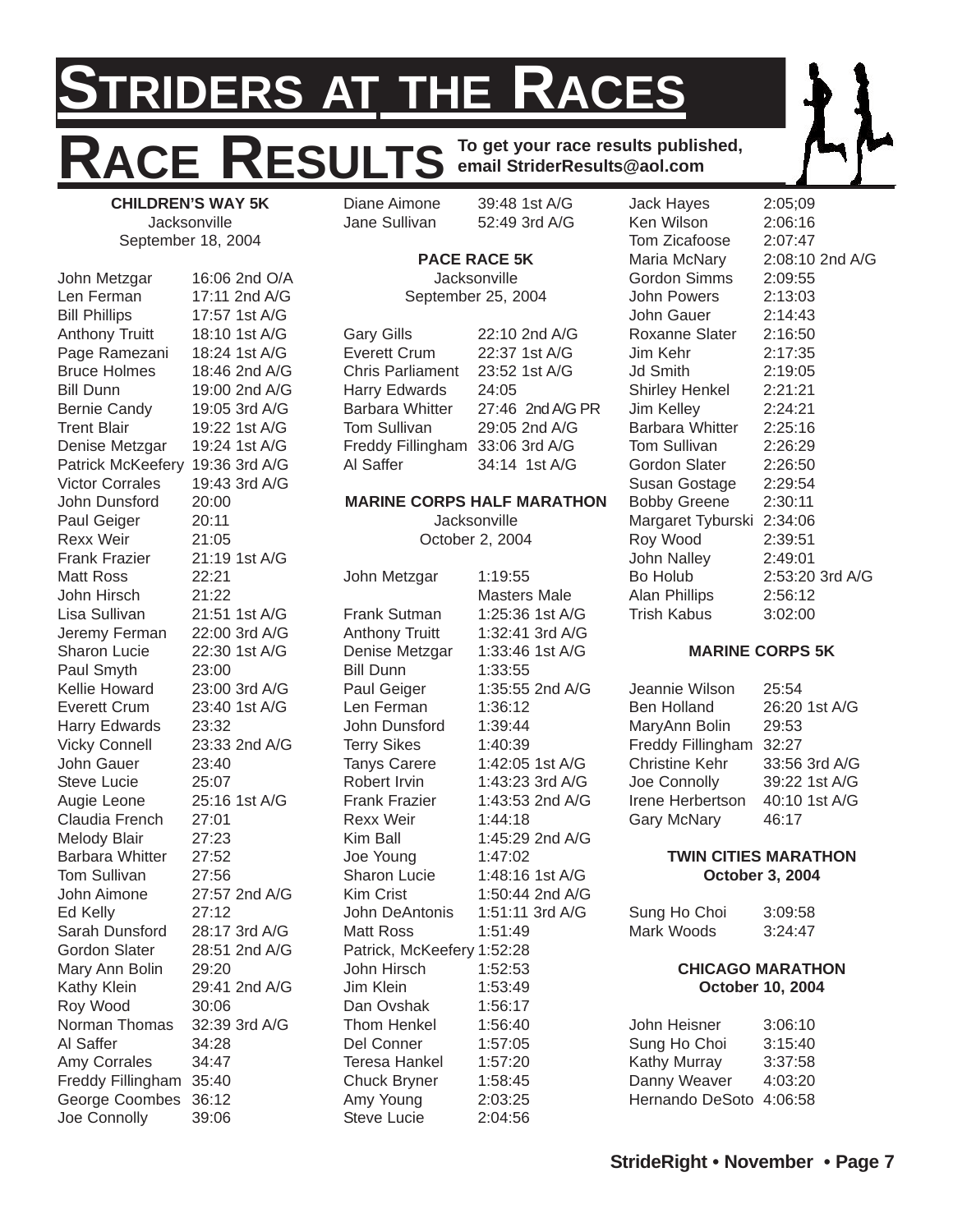# **STRIDERS AT THE RACES RACE RESULTS To get your race results published, email StriderResults@aol.com**

**CHICAGO MARATHON** October 10, 2004 (continued from prior page)

Kwan Supapan McCall 4:25:28 Melinda Terry 4:34:16 Augie Leone 4:59:09 Brenda Schwelling 6:45:13

#### **CORPORATE RUN 5K**

Jacksonville Landing October 14, 2004

Jim Klein 23:15

Bill Dunn 18:43 13th O/A Mark Woods 19:13 20th O/A M Sung Ho Choi 19:55 33rd O/A M Tom Zicafoose 22:28 99th O/A M

Thom Henkel 23:38 Brian Murray 24:25 Bernie Gross 25:16 Gary Lewis 29:38 Shirley Henkel 30:30 Kathy Klein 31:20 Wayne Wolfenbarger 35:20 Linda Wolfenbarger 39:08

**FLEET FEET 5K**

Fernandina Beach October 16, 2004

Patrick McKeefery 19:14 1st A/G Victor Corrales 19:29 2nd A/G

**TOM WALKER MEMORIAL MICANOPY HALF MARATHON RRCA STATE CHAMPIONSHIP** October 16, 2004

| Tom Henkel            | 1:54:59 2nd A/G |
|-----------------------|-----------------|
| Ed Kelly              | 2:05:45         |
| <b>Shirley Henkel</b> | 2:31:21         |
| Trish Kabus           | 2:44:43         |

**Croom Trail 50K, RRCA Southern Regional Championship Brooksville, FL October 16, 2004**

| <b>Frank Sutman</b> | 4:22:20 5th O/A, |
|---------------------|------------------|
|                     | 2nd AG           |
| Bill Dunn           | 5:29             |
| <b>Gary Lewis</b>   | 8:02             |

# **Croom Trail 50K (continued from Page 5)**

Badwater flowing after the finish. The fifteen-miler was more of a novice race. Seemed like a lot of the fifteenmiler runners had trouble following the well-marked course and complained vociferously about the water on the trail. Oh well, you can't please everyone! I'd recommend this race to anyone who wants a quality trail running experience.

My wife, Lil, our dogs, and I all enjoyed a pleasant day in the woods!

# **Jacksonville Marathon Water Station Help Needed**

It is getting to be that time of year again when the Jacksonville Bank Marathon and Half Marathon is in need of volunteers on Sunday December 19, 2004 at 7am. Once again, we are recruiting volunteers to work a water aid station on behalf of the Florida Striders Track Club at the 8.5 mile mark. The water aid station is located in front of the Walter Jones Historical Park on Mandarin Road. We will be serving water and PowerAde to the marathon and half marathon runners.

All volunteers will receive a race t-shirt for their efforts. If you are able to volunteer for this fun event, please let me know what size long sleeve t-shirt you would like, and I will have the shirts available on race day. I will also be sending out specific information to all volunteers in early December.

If you have any questions please let me know. Please RSVP to Lillian Lawless at

lawless@bellsouth.net or 292-1399 if you can volunteer.

### **Welcome New Members!**

- **Monica Bretana**
- **Michael Burke**
- **Arturo Castro**
- **Michael & Rachel Ford**
- **Eric Lawson**
- **Bridget Milam**
- **Mary Pregler**
- **Michelle Rentas**
- **Duane Sharpe**
- **Earl Vinson**
- **Jayme Winney**
- **Michael Zavislak**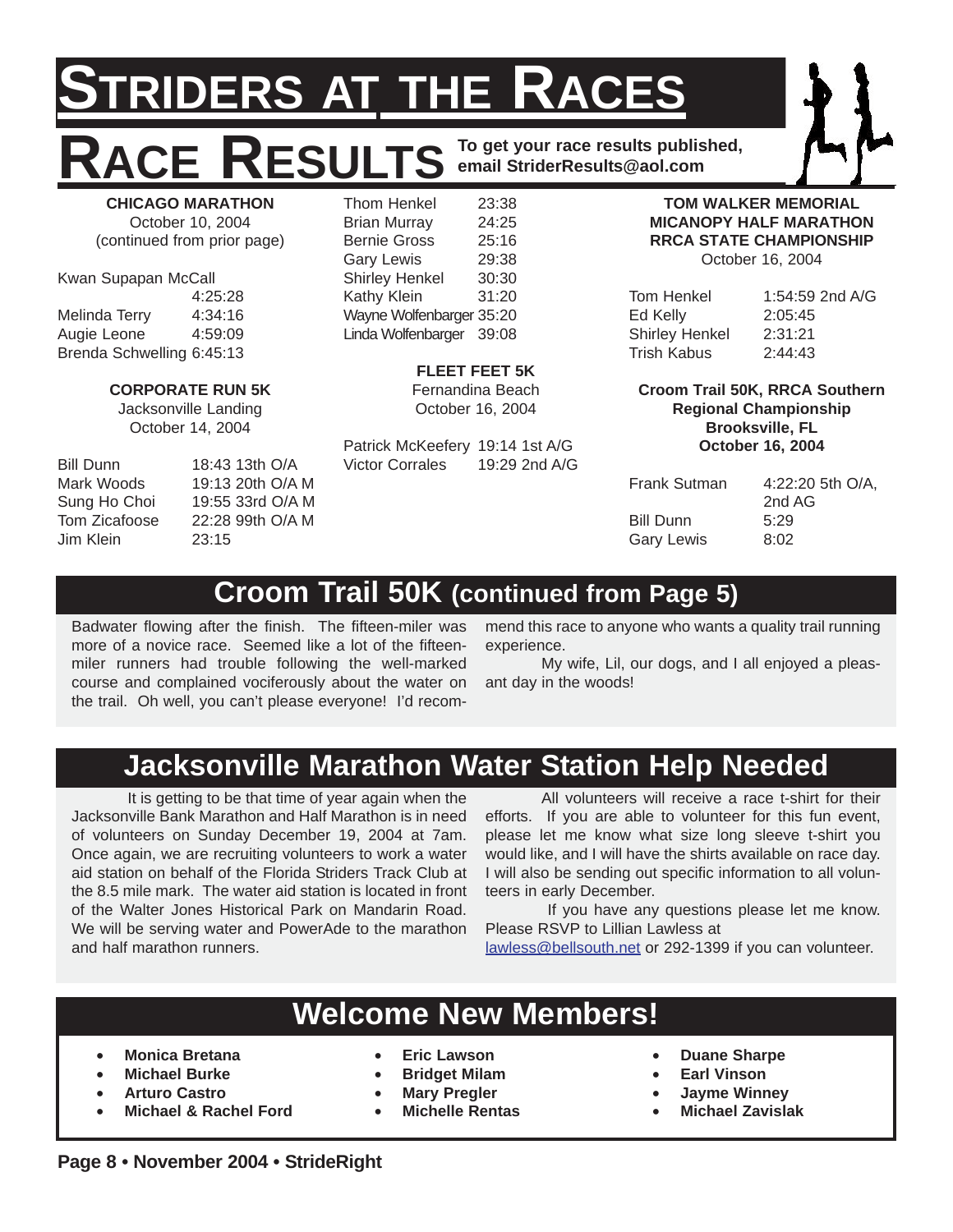Race Calendar

Published as a service. Accuracy is not guaranteed. If you would like your race listed: Contact Ken Bendy, RRCA State Rep. (N. Florida) (904) 278-2926 or E-mail kbendy@aol.com.

|                    | for a NF list, with web links, see http://members.aol.com/rrcahtml/rrcacal.htm |                                      |                                                                                 |                                                                                  |  |  |  |  |  |  |  |  |
|--------------------|--------------------------------------------------------------------------------|--------------------------------------|---------------------------------------------------------------------------------|----------------------------------------------------------------------------------|--|--|--|--|--|--|--|--|
| <b>DATE</b>        | <b>EVENT</b>                                                                   | <b>TIME</b>                          | <b>LOCATION</b>                                                                 | <b>CONTACT</b>                                                                   |  |  |  |  |  |  |  |  |
| Nov. 6             | Hog Jog 5K                                                                     | 9:00 a.m.                            | <b>Ronnie VanZant Park</b><br><b>Sandridge Road</b><br>Lake Asbury (Middleburg) | (904) 728 7759.<br>Stevebruce@comcast.net<br><b>Florida Striders Track Club</b>  |  |  |  |  |  |  |  |  |
| Nov. 1             | Mandarin 10K                                                                   | 8:00 a.m.                            | <b>Mandarin Park</b><br>Jacksonville                                            | (904) 739-1917<br>1st Place Sports                                               |  |  |  |  |  |  |  |  |
| Nov. 13            | Newman's Lake 15K                                                              | 8:00 a.m.                            | Earl P. Powers Park<br>Newnan's Lake, Gainesville                               | $(352)$ 378-8725.<br>Florida Track Club                                          |  |  |  |  |  |  |  |  |
| Nov. 13            | Sneaker Streaker 5K<br>(Clothing Optional)                                     | 8:00 a.m.                            | <b>Paradise Lakes Resort</b><br>Lutz                                            | (866) SWIMNUDE<br>info@paradiselakes.com                                         |  |  |  |  |  |  |  |  |
| <b>Nov. 20</b>     | Carrabba's<br>Paul deBruyn 30K/15K                                             | 7:30/8:30<br>a.m.<br><b>New Time</b> | <b>Highbridge Park</b><br>Ormond Beach                                          | (386) 248-DBTC<br>Daytona Beach TC                                               |  |  |  |  |  |  |  |  |
| <b>Nov. 20</b>     | <b>RITA Cash 5K</b>                                                            | 8:30 a.m                             | Metropolitan Park, Jax                                                          | (904) 739-1917                                                                   |  |  |  |  |  |  |  |  |
| <b>Nov. 25</b>     | <b>Outback Distance Classic</b><br>Half Marathon & 6K                          | 8:00 a.m.                            | <b>Outback Plaza</b><br>San Jose Blvd., Jax                                     | (904) 739-1917<br>1st Place Sports                                               |  |  |  |  |  |  |  |  |
| Dec. 4             | <b>OUC Half Marathon &amp;</b><br>5K                                           | $7:30$ a.m.<br>7:40 a.m              | Lake Eola<br>Orlando                                                            | $(407) 896 - 1160$                                                               |  |  |  |  |  |  |  |  |
| Dec. 4             | Savannah River Bridge 5K<br>& 10K                                              | $8:15$ a.m.<br>8:45 a.m.             | Savannah, GA                                                                    | $(912)$ 355-3527<br>No Race Day Registration                                     |  |  |  |  |  |  |  |  |
| Dec. 11            | Reindeer 5/10K                                                                 | 8:00 a.m.                            | Atlantic Rec. Ctr., Atlantic Ave.<br>Fernandina Beach                           | $(904)$ 491-0369<br>AIRunners@aol.com                                            |  |  |  |  |  |  |  |  |
| April 16           | <b>Run to the Sun 8K</b>                                                       | 8:00 a.m.                            | <b>Orange Park Kennel Club, US</b><br>17 & Wells Rd, Orange Park                | $(904)$ 268-8392<br>HartRoss@bellsouth.net<br><b>Florida Striders Track Club</b> |  |  |  |  |  |  |  |  |
| <b>May 30</b>      | <b>Memorial Day 5K</b>                                                         | 8:00 a.m.                            | <b>Spring Park,</b><br><b>Green Cove Springs</b>                                | (904)292-1399<br>lawless@bellsouth.net<br><b>Florida Striders Track Club</b>     |  |  |  |  |  |  |  |  |
| <b>Sep</b><br>2005 | <b>Autumn Fitness 5K</b>                                                       | 8:00 a.m.                            | <b>Orange Park Kennel Club, US</b><br>17 & Wells Rd, Orange Park                | (904) 272-1770<br>BobBoydFL@comcast.net<br><b>Florida Striders Track Club</b>    |  |  |  |  |  |  |  |  |

# **We Get Letters**

I am a doctoral student at The George Washington University, embarking on my dissertation research. The intent of this research is to measure non-physical changes that are experienced by individuals completing their first marathon. These changes focus on how the individual approaches new tasks.

To be part of this study you must have signed up for (or started training for) a marathon recently (in the last few weeks) or are planning to sign up for a marathon within the next year. Anticipated completion time is NOT a consideration for eligibility to participate in this study. As part of the study you will be asked to fill out a questionnaire. This should take less than 30 minutes.

After your marathon date, you will be sent another copy of the questionnaire to complete. This will need to be filled out 2 to 3 weeks after you complete your marathon.

Surveys will be sent to you via email. The first will be sent within a few days of signing up for the study. The second will be sent about two weeks after your marathon date. You will be asked to return the completed surveys via email.

There will be a third optional phase, in addition to the first 2 phases. This will be a short interview that should last less than 30 minutes. You can choose to participate in just the first two stages of this study, or all three. If you choose to participate in the follow-up interviews they can be done either in person or by phone.

To signup please go to www.bke-associates.com and select 'research'. If you have any questions feel free to contact me at bea@bke-associates.com or call 410-353- 4722.

Thanks, Bea Carson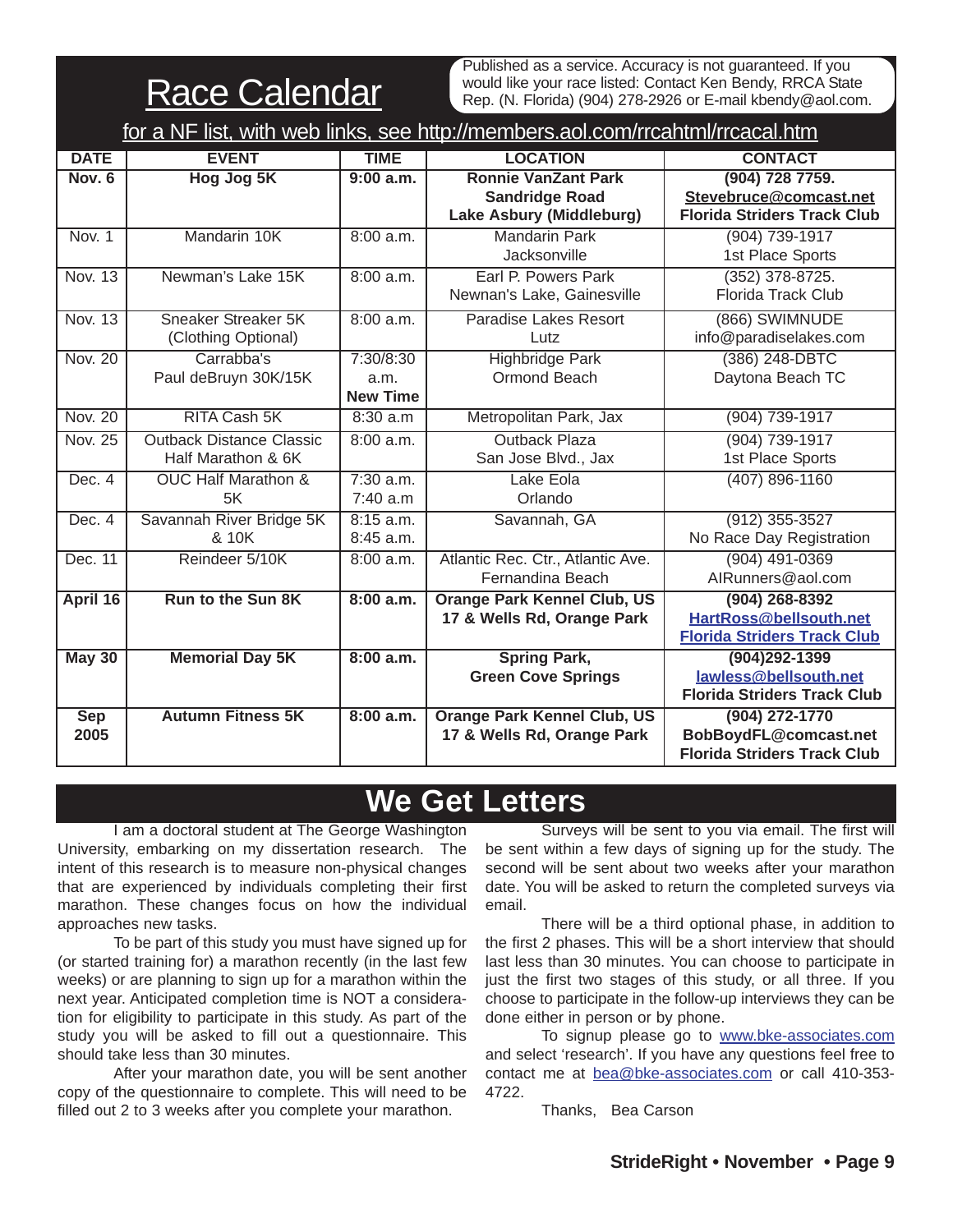# **GROUP TRAINING RUNS**

| <b>DAY</b>      | <b>TIME</b> | <b>DISTANCE</b>          | <b>JACKSONVILLE AREA</b>                               | <b>CONTACT</b>                                            |
|-----------------|-------------|--------------------------|--------------------------------------------------------|-----------------------------------------------------------|
| Saturday        |             |                          | 6:30 AM 5 to 10 Mi. Various Jax Beach, S. Parking Lot, | Jakson Badenhoop (904) 285-1552                           |
|                 |             | pace groups              | <b>Sawgrass Village Shopping</b>                       | Director@PerformanceMultiSports.com                       |
| <b>Sunday</b>   | 6:30 AM     | 6 to 20 Mi. Various      | <b>Orange Park Sun Tire</b>                            | Bob Boyd (904) 272-1770                                   |
|                 |             | pace groups              | <b>Blanding Blvd.</b>                                  | BobBoydFL@Comcast.net                                     |
| <b>Sunday</b>   | 10:00       | 3-8 Mi. Trail Run        | <b>Ponte Vedra Guana State</b>                         | Craig O'Neal (904) 285-9097 autofinance-                  |
|                 | <b>AM</b>   |                          | <b>Park</b>                                            | man@yahoo.com                                             |
| <b>Monday</b>   | 5:30 PM     | 6 Mi. Downtown           | <b>Jacksonville Charthouse</b>                         | Karin or Rob Glenn (904) 886-4095                         |
|                 |             | <b>Bridges</b>           | Rest. parking lot                                      |                                                           |
| <b>Tuesday</b>  | 6:30 PM     | 5.5 MI. River Road       | <b>Orange Park, 1st Place</b>                          | John Metzgar (904) 264-3767 work or (904)                 |
| NEW!            |             | Area, Various paces      | Sports, 550-7 Wells Rd                                 | 215-9440                                                  |
| Weds.           | 6:30 PM     | <b>Interval Training</b> | <b>Orange Park, St. Johns</b>                          | John Metzgar(904) 264-3767 work or Bob                    |
| NEW!            |             |                          | Country Day Track-park @                               | Boyd (904) 272-1770,                                      |
|                 |             |                          | Lakeside Elem. on Moody                                | BobBoydFL@Comcast.net                                     |
| Weds.           | 5:30 PM     | <b>Interval Training</b> | Jacksonville Bolles School Bob Carr (904)743-3325      |                                                           |
|                 |             |                          | San Marco Blvd.                                        |                                                           |
| Weds.           | 6:00 PM     | 6.5 Mi. Easy pace        | Jacksonville Boone Park                                | Bernie Gross (904) 272-5995                               |
|                 |             |                          | <b>Riverside</b>                                       | berniegross@juno.com                                      |
| <b>Thursday</b> | 6:00 PM     | 5 Mi.                    | <b>Gracor Fitness Ctr. 1950</b>                        | <b>Brett Chepenik (904) 398-6442</b>                      |
|                 |             |                          | <b>San Marco</b>                                       |                                                           |
| Tue/Thur        | 6:20 PM     | <b>Varied distances</b>  |                                                        | Jacksonville Beach, South Jakson Badenhoop (904) 285-1552 |
|                 |             |                          | <b>Parking Lot of Sawgrass</b>                         | Director@PerformanceMultiSports.com.                      |
|                 |             |                          | <b>Village Shopping Center</b>                         | Call/email to confirm last minute changes                 |

# **High Quality Strider Logo Shirts**

**Striders can order a high quality shirt (Polartec PowerDry) with our Club logo. We will not have open stock of these shirts. Available styles and estimated costs (final price may vary with number ordered):**

**1. Singlet, male/female styles, \$20**

**2. Sleeveless Tee Shirt, adult unisex, \$23**

**3. Short sleeve Tee Shirt, adult unisex, \$23**

**4. Long sleeve Tee Shirt, adult unisex, \$25 Color: yellow or white, with Strider Red & Blue Logo**

**Ordering: Please contact George Hoskins and provide your choice of style, size, and color preference at** ghoskins@bellsouth.net **or phone 264-4372. To view more details of the fabric and styles, visit soark.com.**

| <b>Please Print</b> | <b>Application for Membership</b><br><b>FLORIDA STRIDERS TRACK CLUB</b>                                                                                                                                                                                                                                                                                                                                                                                          | New (<br>Renewal $\bigcap$                                         |  |                                                                            |
|---------------------|------------------------------------------------------------------------------------------------------------------------------------------------------------------------------------------------------------------------------------------------------------------------------------------------------------------------------------------------------------------------------------------------------------------------------------------------------------------|--------------------------------------------------------------------|--|----------------------------------------------------------------------------|
|                     |                                                                                                                                                                                                                                                                                                                                                                                                                                                                  |                                                                    |  |                                                                            |
|                     |                                                                                                                                                                                                                                                                                                                                                                                                                                                                  |                                                                    |  |                                                                            |
|                     |                                                                                                                                                                                                                                                                                                                                                                                                                                                                  |                                                                    |  |                                                                            |
|                     |                                                                                                                                                                                                                                                                                                                                                                                                                                                                  |                                                                    |  |                                                                            |
|                     |                                                                                                                                                                                                                                                                                                                                                                                                                                                                  | <b>Annual Dues:</b>                                                |  | <b>Mail Application</b>                                                    |
|                     | E-mail entertainment and the contract of the contract of the contract of the contract of the contract of the contract of the contract of the contract of the contract of the contract of the contract of the contract of the c                                                                                                                                                                                                                                   | Family \$20                                                        |  | with dues to:                                                              |
|                     |                                                                                                                                                                                                                                                                                                                                                                                                                                                                  | Single \$15<br>Junior (under 18) \$10 O<br>Senior (over 65) \$10 O |  | <b>Florida Striders</b><br>11058 Percheron Drive<br>Jacksonville, FL 32257 |
|                     | I know that running and volunteering to work in club races are potentially hazardous activities. I should not enter and run in club activities unless I am medically able and properly trained. I agree to abide by any decisi<br>cial relative to my ability to safely complete the run. I assume all risks associated with running and volunteering to work club races including, but not limited to, falls, contact with other participants, the effects of t |                                                                    |  |                                                                            |

cial relative to my ability to safely complete the run. I assume all risks associated with running and volunteering to work club races including, but not limited to, falls, contact with other participants, the effects of t n e n en - - - - - m. m m m. n e m m n er n e m e a s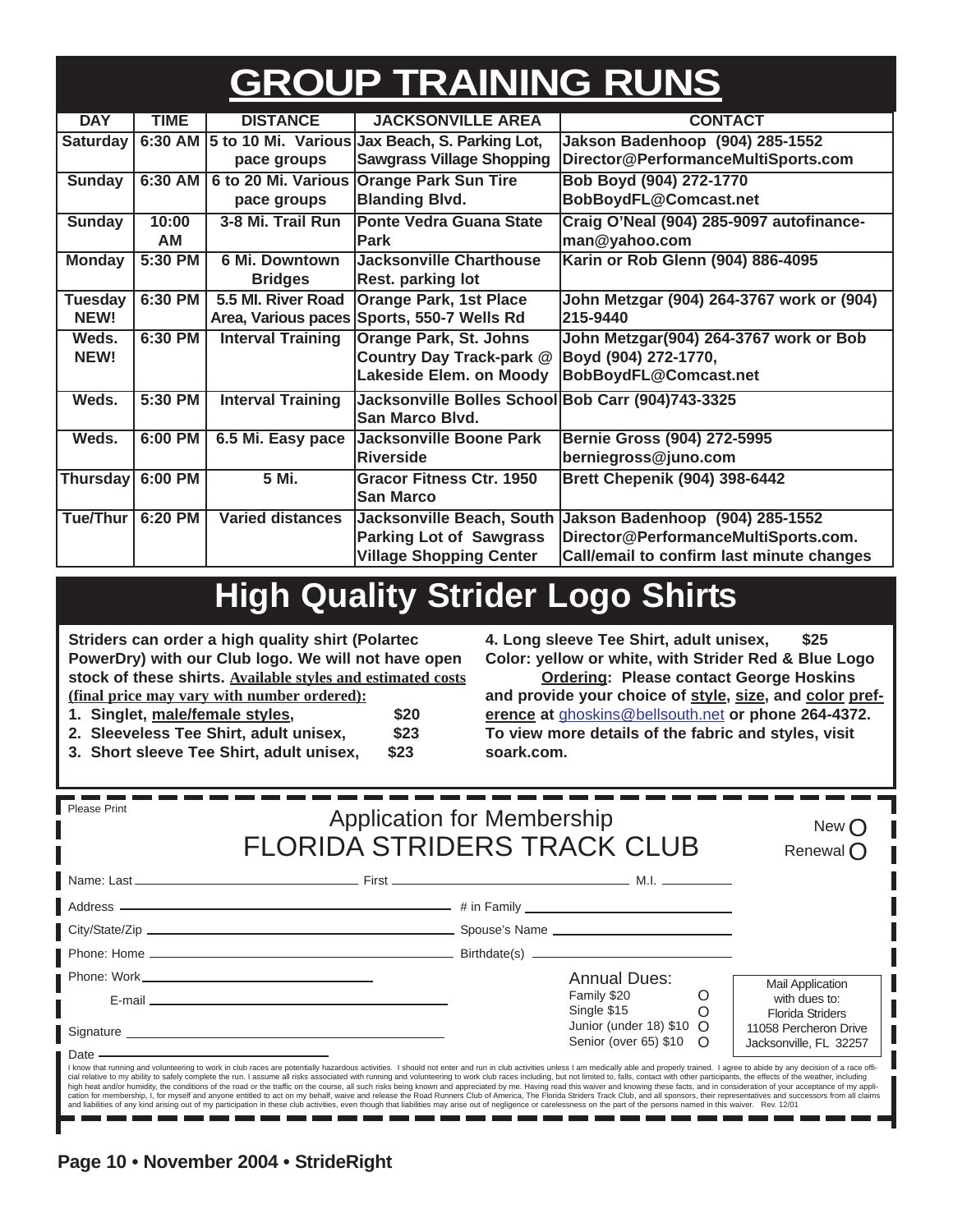# **MILE MARKER MUSINGS By Robert Glenn**

First up, a correction from last month. I mistyped a number, was blathering on about the hurricane 5400 miles west when I meant to blather about the hurricane 450 miles west, Ivan, oops. 450 miles is around Mobile whereas 5400 is... Wouldn't want me directing a marathon would you, 26.2 or 262 miles, whatever, they're marathoners, they're tough. Well, unless it looks like they won't get the gold 20 miles into the Olympic marathon, then they sit down on the curb. Now, on to the current slate of Strider results, lots of good racing, so we'll get to it.

The **Children's Way 5K** rhymes and also was run on the 18th of September in Jacksonville. Our fleetest of foot was **John Metzgar** with a 16:06, 2nd overall, while **Denise Metzgar** was our quickest female Strider with a 19:24, first in age group. Other Striders bringing home the first place medals included **Bill Phillips, Anthony Truitt, Page Ramezani, Trent Blair, Frank Frazier, Lisa Sullivan, Sharon Lucie, Everett Crum, Augie Leone,** and **Diane Aimone. Joe Connolly** didn't win his age group but turned 80 on the first of October, so his new age group is in for some trouble.

The **Pace Race 5K**, which also rhymes but not as elegantly as the former race, I think it is trying too hard, was run on the 25th of September in Jacksonville. **Gary Gills** was our quickest male Strider with a 22:10 which was good for 2nd in his age group. Our fastest female Strider was **Barbara Whitter** with a 27:46 which earned her 2nd in her age group and was a PR. Congratulations. **Everett Crum, Chris Parliament,** and **Al Saffer** all won their age groups.



The new kid on the block is up next. The **Marine Corps Half Marathon** had its inaugural race on the 2nd of October, and a warm, muggy 2nd it was. I heard some rumblings that two bridges are NOT the preferred way to start a half marathon but everyone loved finishing under the artillery pieces (those that made it that far, at least). Our fastest Strider was **John Metzgar** with a 1:19:55 and earned himself master's male champion while **Denise Metzgar** was our quickest female Strider with a 1:33:46 which was good for first in her age group. Our other Striders that won age groups included **Frank Sutman, Tanys Carere,** and **Sharon Lucie.** Nice running for everyone that finished. The associated 5K found **Jeannie**

(Continued on Page 12)

# **Welcome Back Renewing Members!**

- **John & Diane Aimone**
- **Maryellen Barber**
- **David & Brittany Bokros**
- **Vicki Choinski**
- **Kim Crist**
- **Jonie & Billy Davis**
- **Mack & Pat Dixon**
- **Bill & Lissa Dunn**
- **Gretchen Ehlinger**
- **Craig, Susan, & Nancy Harms**
- **John Heisner**
- **Renee Kulik**
- **Gloria Laws**
- **Dennis & Sylvia Lee**
- **Sharon & Steve Lucie**
- **Charlie Mann**
- **Tim & Janice Martin**
- 
- **Eugene & Mary Petree** • **Russell & Connie Pratt**
- **Dolores & Nicholas**
- **Raffaelly**
- **Rod & Candy Reston**
- **Reginal Rogers**
- 
- **John Slough** • **Anthony & Sally Trupiano**
- **Norma & Ron Wasso**
- **n Elfrieda & Norm Wyner**

### **Hog Jog Volunteer Opportunities? You Betcha!**

The Hog Jog is a fun race. It will be more fun with you participating in making it a success. If you would like to help we have a spot just for you and would appreciate the assistance. Please call Gary Hallett at 292-2793 or email him at GHall32447@aol.com.